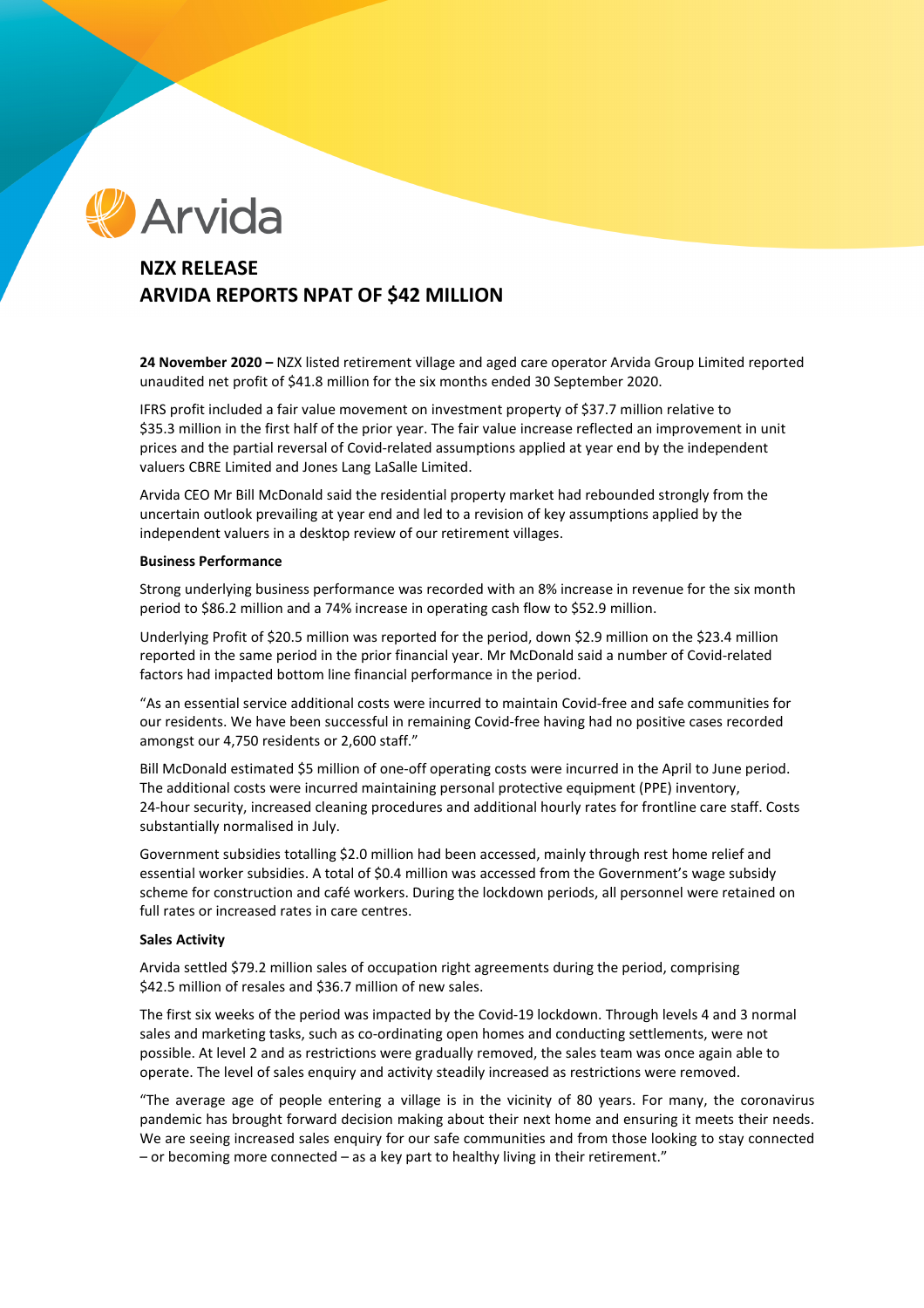Average resale prices were 3% above the pricing independently assessed by our valuers at 31 March 2020, highlighting sustained momentum in the property market. This continued to support strong margins across the portfolio.

## **Financial Position**

The total value of Arvida's assets grew to \$2.0 billion, up \$118 million from the start of the 2021 financial year. This primarily reflected the fair value increase of the villages and development capital expenditure invested over the period.

In April 2020, Arvida increased its bank facility limit to \$475 million to secure additional development funding capacity. Net bank debt at 30 September 2020 was \$350 million, maintaining a prudent gearing level of 32% measured on a net debt to net debt plus equity basis.

Arvida is exploring a potential retail bond issue to replace a portion of its bank debt and provide diversity of funding and tenor. The timing of a potential issue is subject to market conditions.

## **Development Milestones**

A total of 48 new units were delivered in the first half across four sites.

Mr McDonald confirmed Arvida was on track to deliver a further 199 new units in the second half and 247 new units for the year. This target is above the development guidance provided of constructing over 200 new units annually. Some construction delays and supply line disruption had resulted from lockdown measures, but no impact is expected to the development programme at the current alert level.

The future development pipeline includes 1,574 units and beds with over 200 new units to be delivered annually by Arvida in coming financial years.

## **Development Updates**

Construction of new care suite facilities at Aria Bay in Auckland and Copper Crest in Tauranga are progressing to early new year target completion dates. A pre-launch marketing campaign held at Copper Crest had been very well received by residents and has led to receipt of transfer applications already.

"Provision of care is core to our proposition. It provides residents with the confidence that care services are available at a flexible needs-based level as they age."

"All our care centres have three or four-year Ministry of Health certification, with 21 of 25 attaining the gold-standard four-year certification. Total care occupancy was 95% across all care centres at September, and in our latest survey of staff 95% confirmed they were determined to give their best effort at work each day. This is key to the high quality of care we provide."

Similar care suite developments are planned for Bethlehem Shores, Lauriston Park, Queenstown Country Club and Waimea Plains.

Development activity at the villages acquired in FY20 continued to expand with 37 new villas targeted for FY21 delivery across Bethlehem Country Club, Bethlehem Shores and Queenstown Country Club. Sales enquiry continues to be very strong for these retirement villages.

Mr McDonald announced construction of the next stage of 20 villas at Waimea Plains had commenced, adding to the 63 villas already completed. Only 13 of the 25 villas released late September remain available for sale.

"Waimea Plains is our first greenfield development and is proving to be incredibly successful with the local Richmond community. We partnered with local and international architects to design a fresh approach to retirement living that focuses on an outward-looking, interactive layout to create vibrancy and connection into the wider community."

"Recently we received resource consents for our second greenfield development to commence in Kerikeri. We are excited to bring this same innovative design concept to a new community," said McDonald.

Plans at Arvida's new village in Kerikeri, which has been named Te Puna Waiora, include building 200 villas, a care centre and multiple community facilities. Construction of the first stage of 16 villas has commenced.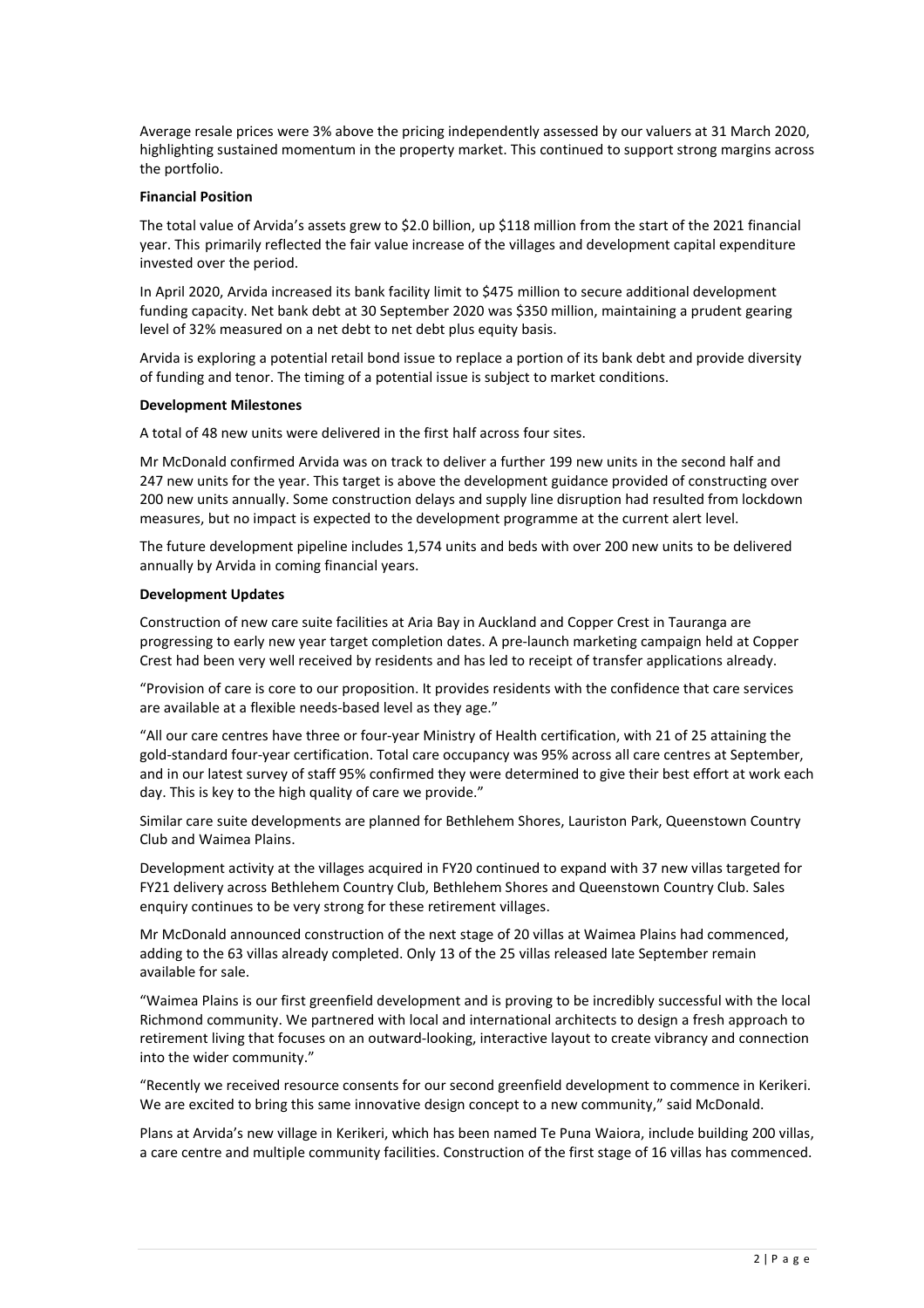## **Index Inclusion**

Arvida has expanded rapidly since listing in December 2014 to become one of New Zealand's larger owner, operator and developers of aged care and retirement living. Arvida is a member of the NZX 50 Index, the FTSE Small Cap Index and was recently included in the Refinitiv Top 100 Diversity & Inclusion Index. This Index ranks over 7,000 companies globally and identifies the top 100 publicly traded companies with the most diverse and inclusive workplaces. Arvida was the only New Zealand company to be included in the Index, joining many well-known global companies and brands such as Vodafone, Sony, Singapore Airlines, Johnson & Johnson and Coca Cola.

On 1 December 2020 Arvida will also be added to the MSCI New Zealand Index.

#### **Dividend**

In August, the Board set the level of the first quarter dividend on the expected earnings for the first half of the financial year. It was anticipated the first half would include a period of disruption to business operations and sales activities.

A dividend of 1.20 cents per share was declared for the September quarter to be paid on 10 December 2020, bringing the total dividend for the half to 2.40 cents per share. The dividend payout for the first half represented 63% of Underlying Profit, in line with Arvida's dividend distribution policy.

Dividend guidance for the second half will be provided in February.

# **Outlook**

Covid-19 has presented significant risk for Arvida and the aged care sector broadly. The commitment and contributions of staff over the last six months has enabled the safe navigation of the coronavirus pandemic. The Board wishes to recognise the very important contribution of all staff in achieving this outcome.

Additional costs have been incurred in continuing to operate as an essential service. Normal business activities including sales and construction activities have been disrupted through periods where national containment restrictions were in place. Outside of these periods, business operations have substantially normalised.

While the Board continues to see significant economic uncertainty in the short term, continued buoyancy in the property market, high care occupancy and an underlying positive organisational culture position Arvida well for continued financial performance.

|                                       | Six months to<br>30 Sept 2020<br><b>Unaudited</b> | Six months to<br>30 Sept 2020<br><b>Unaudited</b> | 12 months to<br><b>31 March 2020</b><br><b>Audited</b> |
|---------------------------------------|---------------------------------------------------|---------------------------------------------------|--------------------------------------------------------|
| Total revenue (\$M)                   | 86.2                                              | 79.6                                              | 163.7                                                  |
| Fair value movements (\$M)            | 36.3                                              | 33.4                                              | 20.0                                                   |
| Net profit after tax (IFRS) (\$M)     | 41.8                                              | 45.0                                              | 42.6                                                   |
| Underlying profit (\$M)               | 20.5                                              | 23.4                                              | 51.7                                                   |
| Net operating cash flow (\$M)         | 52.9                                              | 30.4                                              | 102.9                                                  |
| Total assets (\$M)                    | 2,024                                             | 1,842                                             | 1,907                                                  |
| Underlying profit per share (cents)   | 3.8                                               | 5.0                                               | 10.2                                                   |
| Dividend per share (cents)            | 2.4                                               | 2.9                                               | 5.8                                                    |
| Net tangible assets per share (cents) | 132                                               | 125                                               | 127                                                    |

#### **Summary Financial Performance**

- ENDS –